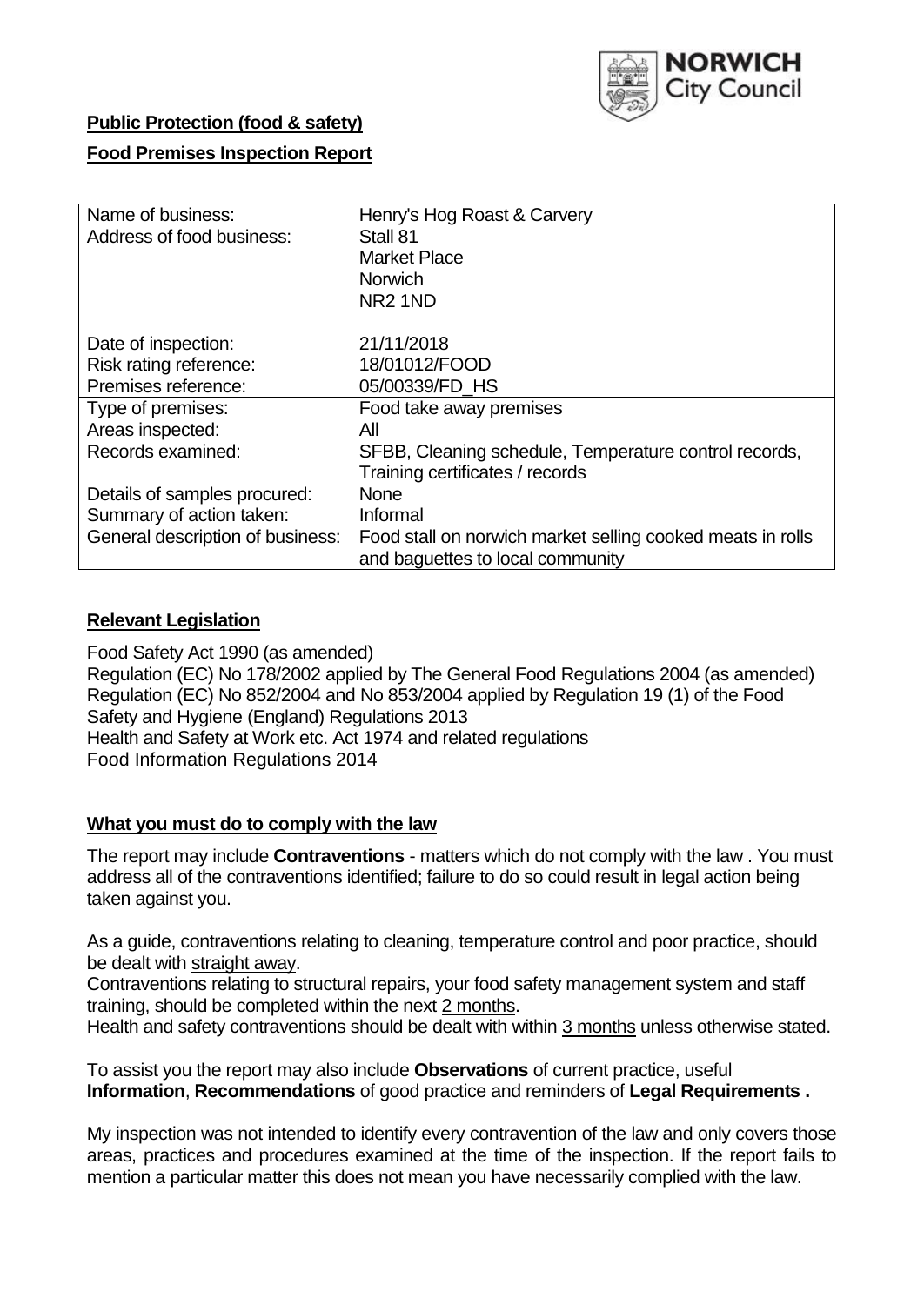# **FOOD SAFETY**

#### **How we calculate your Food Hygiene Rating:**

The food safety section has been divided into the three areas which you are scored against for the hygiene rating: 1. food hygiene and safety procedures, 2. structural requirements and 3. confidence in management/control procedures. Each section begins with a summary of what was observed and the score you have been given. Details of how these scores combine to produce your overall food hygiene rating are shown in the table.

| <b>Compliance Area</b>                     |          |                  |           | <b>You Score</b> |                |    |           |    |                |  |  |
|--------------------------------------------|----------|------------------|-----------|------------------|----------------|----|-----------|----|----------------|--|--|
| Food Hygiene and Safety                    |          |                  |           | 0                | 5              | 10 | 15        | 20 | 25             |  |  |
| <b>Structure and Cleaning</b>              |          |                  | $\Omega$  | 5                | 10             | 15 | 20        | 25 |                |  |  |
| Confidence in management & control systems |          |                  | 0         | 5                | 10             | 15 | 20        | 30 |                |  |  |
|                                            |          |                  |           |                  |                |    |           |    |                |  |  |
| <b>Your Total score</b>                    | $0 - 15$ | 20               | $25 - 30$ |                  | $35 - 40$      |    | $45 - 50$ |    | > 50           |  |  |
| <b>Your Worst score</b>                    | 5        | 10 <sup>10</sup> | 10        |                  | 15             |    | 20        |    | $\blacksquare$ |  |  |
|                                            |          |                  |           |                  |                |    |           |    |                |  |  |
| <b>Your Rating is</b>                      | 5        | 4                | 3         |                  | $\overline{2}$ |    |           |    | $\overline{0}$ |  |  |

Your Food Hygiene Rating is 5 - a very good standard

000005

# **1. Food Hygiene and Safety**

Food hygiene standards are high. You demonstrated a very good standard of compliance with legal requirements. You have safe food handling practices and procedures and all the necessary control measures to prevent cross-contamination are in place. Some minor contraventions require your attention. **(Score 5)**

#### Contamination risks

**Observation** Contamination risks were controlled

#### Hand-washing

**Observation** Hand washing was managed well and wash-hand basins were well stocked with hand cleaning material.

#### Temperature Control

**Observation** I was pleased to see you were able to limit bacterial growth and/or survival by applying appropriate temperature controls at points critical to food safety and that you were diligently monitoring temperatures.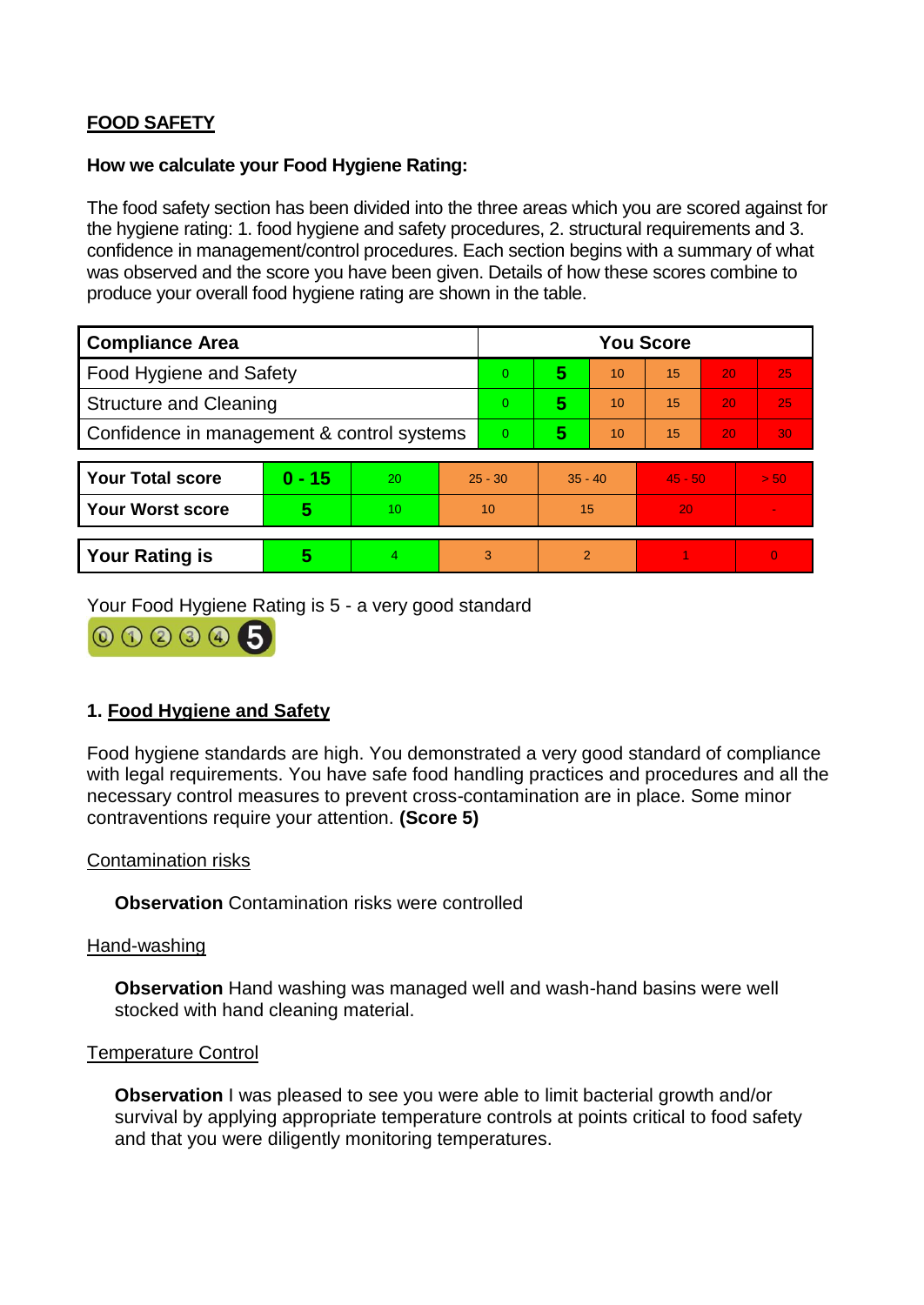# **2. Structure and Cleaning**

The structure facilities and standard of cleaning and maintenance are all of a good standard and only minor repairs and/or improvements are required. Pest control and waste disposal provisions are adequate. The minor contraventions require your attention. **(Score 5)**

# Cleaning of Structure

**Contravention** The following structural items were dirty and require more frequent and thorough cleaning:

- High level cleaning to eaves of stall as grease spots were seen
- Flooring under door to built under fridge
- The top of the white plastic duct work above sink
- Flooring in between the fridges under the main counter

#### **Maintenance**

**Contravention** The following items had not been suitably maintained and must be repaired or replaced:

- Rust was appearing on the base of the built in fridge door
- Rust on the internal door hinges of the sink base

# **3. Confidence in Management**

A food safety management system is in place and you demonstrate a very good standard of compliance with the law. Food hazards are understood properly controlled managed and reviewed. Your records are appropriate and generally maintained. Your staff are suitably supervised and trained. You have a good track record. There are some minor contraventions which require your attention. **(Score 5)**

## Type of Food Safety Management System Required

**Observation** Your SFBB/food safety management system was in place and working well. I was confident you had effective control over hazards to food.

## Proving Your Arrangements are Working Well

**Contravention** The Management sections in your Safer food Better Business (SFBB) pack are intended to demonstrate you are in day-to-day control of the hazards to food. The following Management sections were either missing, incomplete or not up-to-date:

• Staff training records

## **Traceability**

**Observation** Your records were such that food could easily be traced back to its supplier.